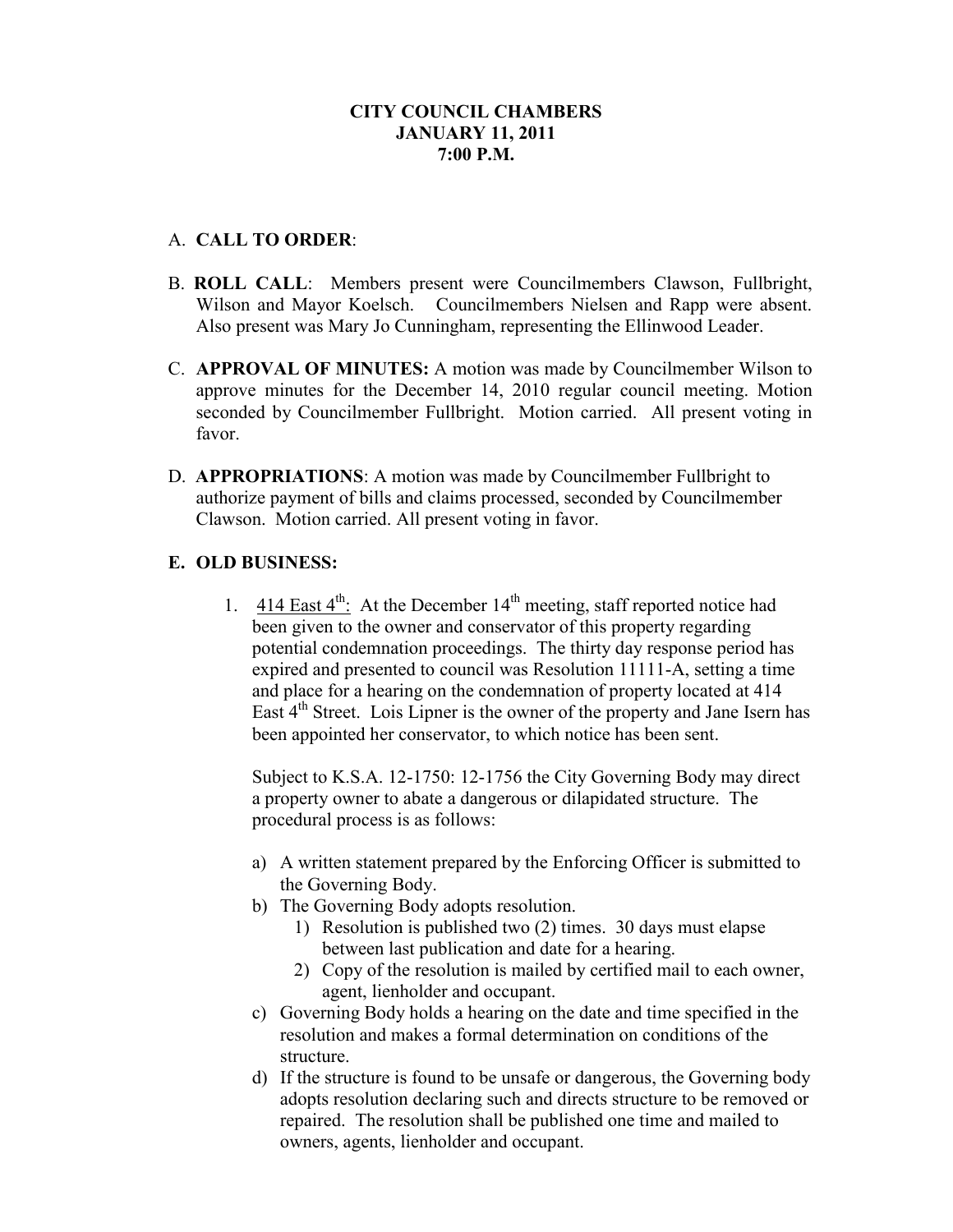# **CITY COUNCIL CHAMBERS JANUARY 11, 2011 7:00 P.M.**

- e) If owner does not diligently commence repair or removal as directed by resolution the City may:
	- 1) Remove or repair the structure.
	- 2) Assess cost, less salvage, against the property.

A motion was made by Councilmember Wilson to adopt Resolution No. 11111-A, a Resolution fixing a time and place and providing for notice of a hearing before the governing body of the City of Ellinwood, Kansas, at which the owner, his or her agent, lienholders of record and occupants of the structure located at: Beginning at the southeast corner of Block 57, in the City of Ellinwood, Kansas, thence 50 feet west; thence 140 feet north; thence 50 feet east; thence 140 feet south to the point of beginning, City of Ellinwood, Barton County, State of Kansas, according to the recorded plat thereof. Commonly known as 414 East  $4<sup>th</sup>$  Street, Ellinwood, Ks., in said Ciy may appear and show cause why such structure should not be condemned and ordered repaired or demolished as an unsafe, dangerous, or dilapidated structure, and that a Public Hering will be held on the  $8<sup>th</sup>$ day of March, 2011, before the Governing Body of the City of Ellinwood, Kansas at 7:00 p.m. in the City Council Chambers of the City Office. Motion seconded by Councilmember Fullbright. Motion carried. All present voting in favor.

**F. VISITORS**: Mary Jo Cunningham, Ron Cunningham, Debbie Glenn, Art Keffer and Chris Komarek.

## **G. NEW BUSINESS**:

1. City Audit – Waiver of GAAP Reporting: The City is required to conduct an audit each year in accordance with state statute. State statute specifies that audits are to be conducted according to Generally Accepted Accounting Principles (GAAP).

State statute authorizes a municipality to pass a resolution to adopt the cash basis method of accounting and audit control. A motion was made by Councilmember Fullbright to adopt Resolution 11111-B authorizing the cash basis audit for 2010 and 2011, seconded by Councilmember Clawson. Motion carried. All present voting in favor.

2. BCCC Request: Presented to council was a request from Barton County College for assistance with the purchase of a use of force simulator for law enforcement training. The approximate cost of the simulator is \$25,000.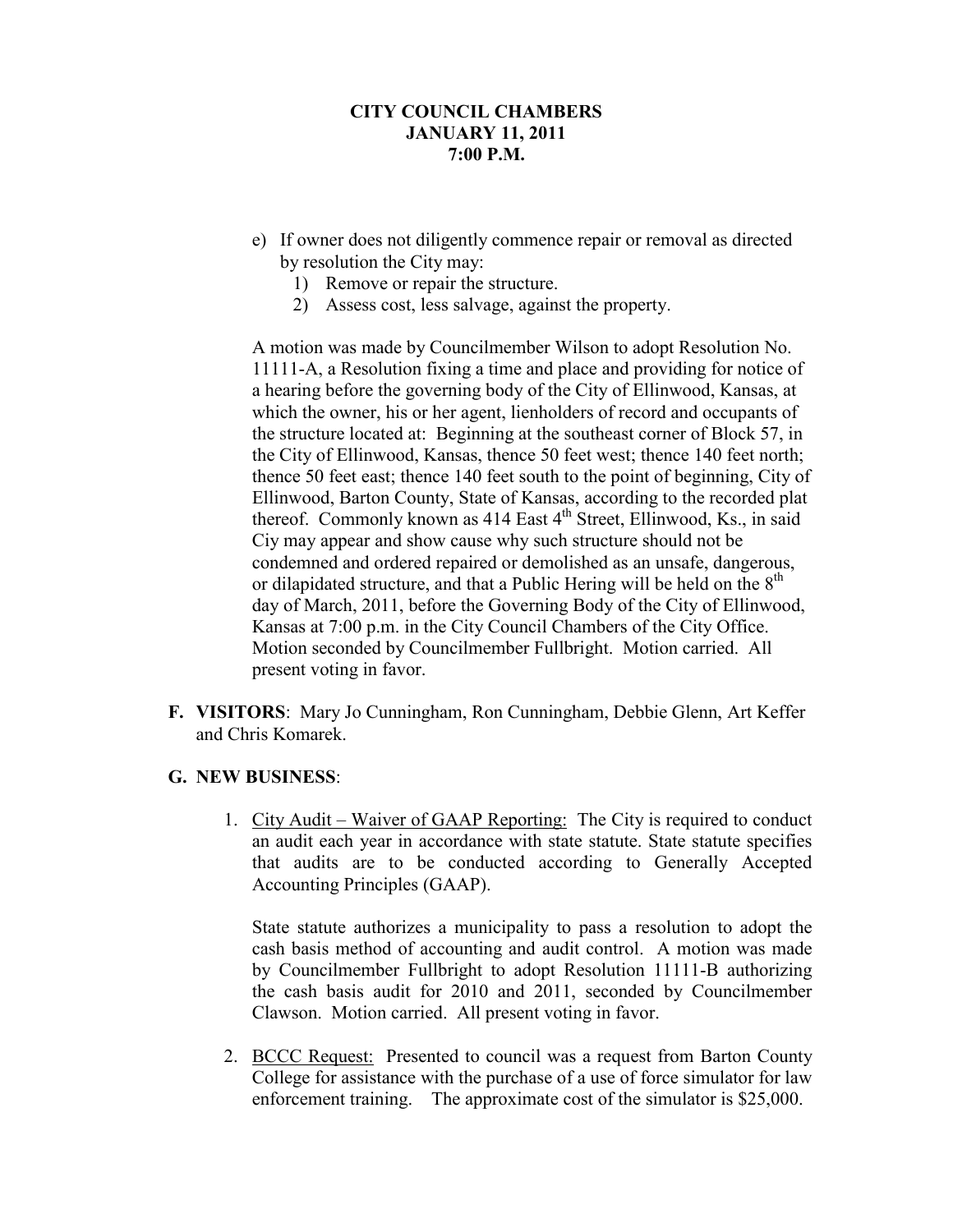## **CITY COUNCIL CHAMBERS JANUARY 11, 2011 7:00 P.M.**

A motion was made by Councilmember Clawson to approve a \$1,000 donation to the BCCC foundation for the purchase of a use of force simulator for law enforcement training, seconded by Councilmember Fullbright. Motion carried. All present voting in favor.

- 3. Employee Salaries: Employee salaries were placed on the agenda for discussion. After some discussion, it was decided to table the issue until the February meeting.
- 4. Executive Session: An executive session is requested for discussion of a legal matter subject to the attorney-client privilege. A motion was made by Councilmember Clawson to adjourn into executive session for 15 (fifteen) minutes for discussion of a legal matter subject to the attorneyclient privilege and that the council meeting will reconvene in the council chambers, seconded by Councilmember Fullbright. Motion carried. All present voting in favor. The governing body recessed into executive session at 7:50 p.m.

Meeting reconvened into regular session at 8:05 p.m. A motion was made by Councilmember Clawson to adjourn into executive session for an additional 10 (ten) minutes for discussion of a legal matter subject to the attorney-client privilege and that the council meeting will reconvene in the council chambers, seconded by Councilmember Wilson. Motion carried. All present voting in favor. The governing body recessed into executive session at 8:05 p.m.

Meeting reconvened at 8:15 p.m. A motion was made by Councimember Wilson to authorize staff to contract with an independent constructional engineer to evaluate a containment structure at the sewer treatment plant, seconded by Councilmember Clawson. Motion carried. All present voting in favor.

5. Study Session: A study session was held to discuss the City's water rate structure.

## H. **REPORTS**:

- 2. Municipal Court Report: Presented to Council was the Municipal Court Report for December 2010.
- 2 Utilities Production Report: Presented to Council was the Utilities Production Report.